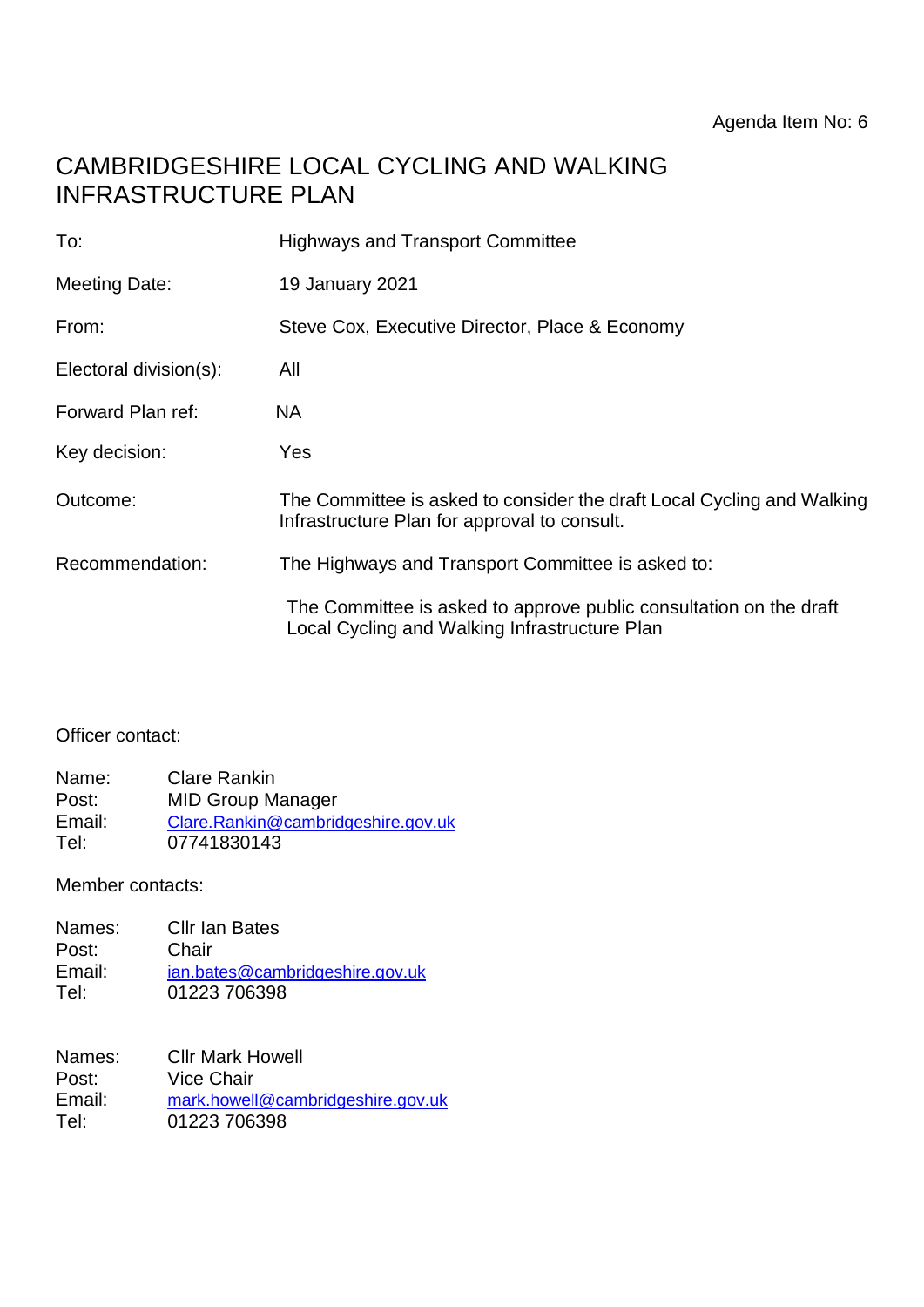## 1. Background

- 1.1 The Infrastructure Act 2015 placed a duty on the Secretary of State to set Walking and Cycling Investment Strategies. The first Cycling and Walking Investment Strategy (CWIS) was published in 2017 which set out an ambition in England that by 2040 cycling or walking should be the natural choice for all short journeys or part of a longer journey.
- 1.2 As a key part of the CWIS, the Department for Transport (DfT) encouraged local authorities to develop Local Cycling and Walking Infrastructure Plans (LCWIPs). The DfT made funding available in 2017 and invited local authorities to bid. Some local authorities were given a specialist consultancy to work with them to compile their LCWIP, whereas Cambridgeshire County Council (CCC) was awarded a small amount of funding of £33,500, and Sustrans were appointed by the DfT to provide support for our area.
- 1.3 In July 2018 a working group was formed comprising different stakeholders including County Cycling Team officers, Sustrans and representatives from Camcycle and Cycling UK, with the British Horse Society joining a few months later.
- 1.4 It was agreed to make the LCWIP County wide and that the plan should generate a prioritised list of cycle routes for each district. The LCWIP follows the DfT recommended approach, analysing 2011 census data to identify and map out travel to work journeys of up to 10km in order to show where investing in cycle routes would give the greatest benefits in targeting people making short trips.
- 1.5 In terms of walking, the work to determine the priority network has focused on key walking trip generators such as shopping centres, employment areas, bus and railway stations, leisure and community centres, and schools within Cambridge City and the Market Towns.
- 1.6 The draft Cambridgeshire LCWIP is made up of the main document and six appendices which include maps and prioritisation matrices. The LCWIP is Appendix 1 to this report.

### 2. Main Issues

- 2.1 The draft Cambridgeshire LCWIP follows the policies of the Cambridgeshire and Peterborough Combined Authority Local Transport Plan (2020) which aim to:
	- Support an increased number of walking trips by establishing safe, interconnected pedestrian connections between key destinations across our cities and towns
	- Increase the number of cycling trips through establishing safe and interconnected cycling links across the region's cities, towns and settlements – will be supported by Local Walking and Cycling Infrastructure Plans to ensure that cycling and walking infrastructure investment is based on evidence and prioritised for greatest impact.
- 2.2 It has also taken into account the existing district and market town transport strategies, and will feed into future delivery plans as well as emerging district and market town transport strategies.
- 2.3 The report sets out the methodology used to select routes with the highest potential to increase the number of people cycling for short trips and how these were then prioritised. It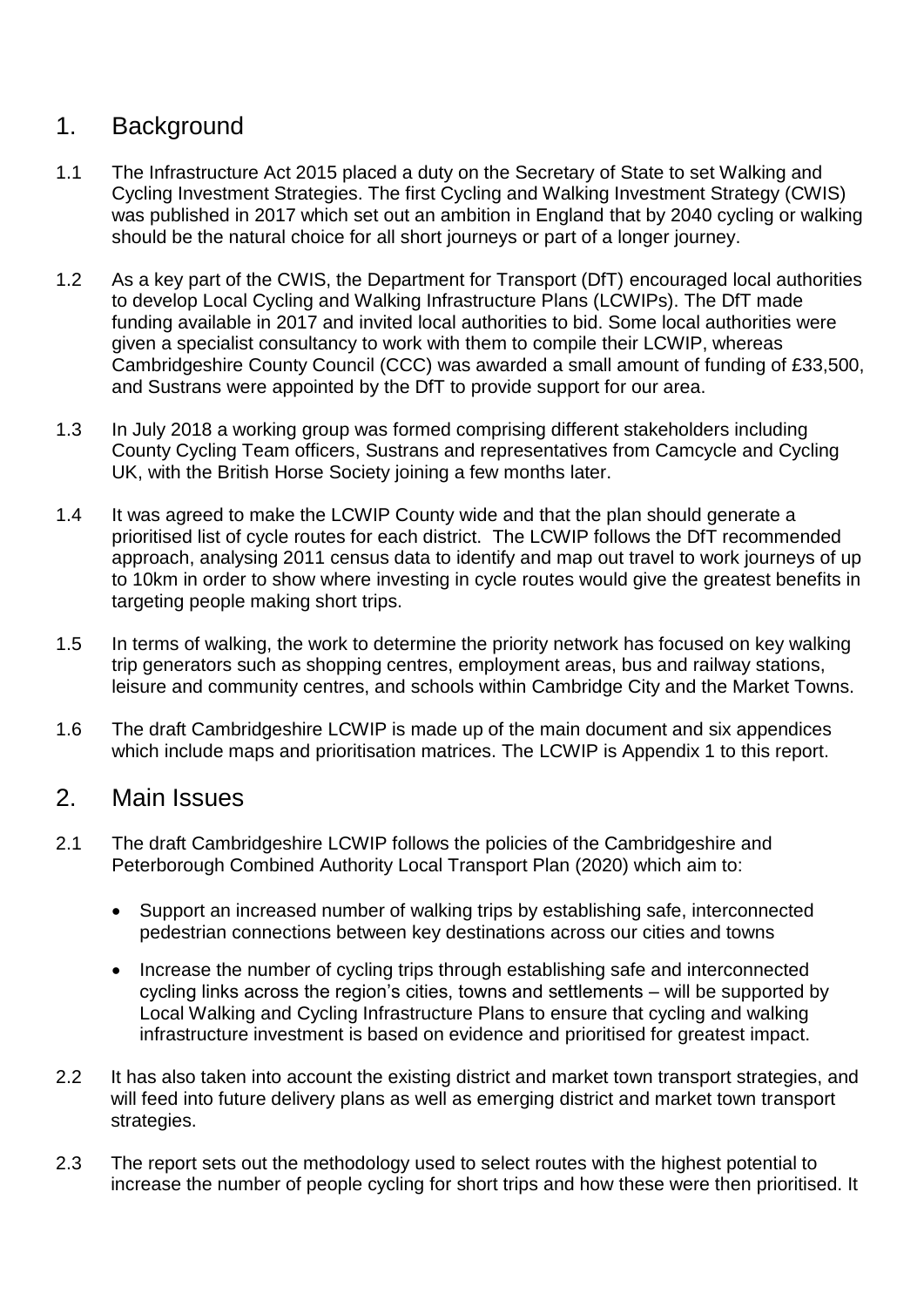also sets out the selection of walking routes and the method of audit and prioritisation.

- 2.4 The methodology follows Department for Transport guidelines and leads to a focus on urban and utility trips aimed at replacing short car journeys with walking and cycling. As a consequence the more rural areas scored considerably lower but the decision to identify key routes for each district has countered this to a certain extent.
- 2.5 The LCWIP is not supposed to cover all the gaps in cycling and walking infrastructure but aims to highlight key corridors that represent value for money in terms of increasing usage, particularly in regards to cycling. The LCWIP, therefore forms one part of the County Council's aim to encourage active travel but does not consider elements such as low traffic neighbourhoods.
- 2.6 The draft LCWIP helped to identify some of the Tranche 1 and 2 Emergency Active Travel Fund measures and the success of the trial measures will have implications for the long term proposals within the document.
- 2.7 Some informal consultation has taken place over the last year with district officers, Cambridgeshire and Peterborough Combined Authority (CPCA) officers and campaign groups and this has feed into the draft report and appendices.
- 2.8 Approval is now sought to consult on the document. In particular, views on the routes identified and whether people think we the priorities are right, are welcomed. The draft document will also be presented to the CPCA Transport and Infrastructure Committee in March.
- 2.9 The intention is to undertake the consultation in the spring and following that, a further report with the results of the consultation and an updated document will be presented to this Committee.

### 3. Alignment with corporate priorities

- 3.1 A good quality of life for everyone
	- The aim of the LCWIP is to increase the amount of cycling and walking which research has shown improves the health and quality of life for all.
	- More people cycling and walking contributes to a healthier population, improved productivity, reduced traffic congestion, reliability of journey times and adds capacity into an already constrained road network, all of which contributes to economic wellbeing.
- 3.2 Thriving places for people to live

As above, increasing walking and cycling improves accessibility to employment, education and community facilities.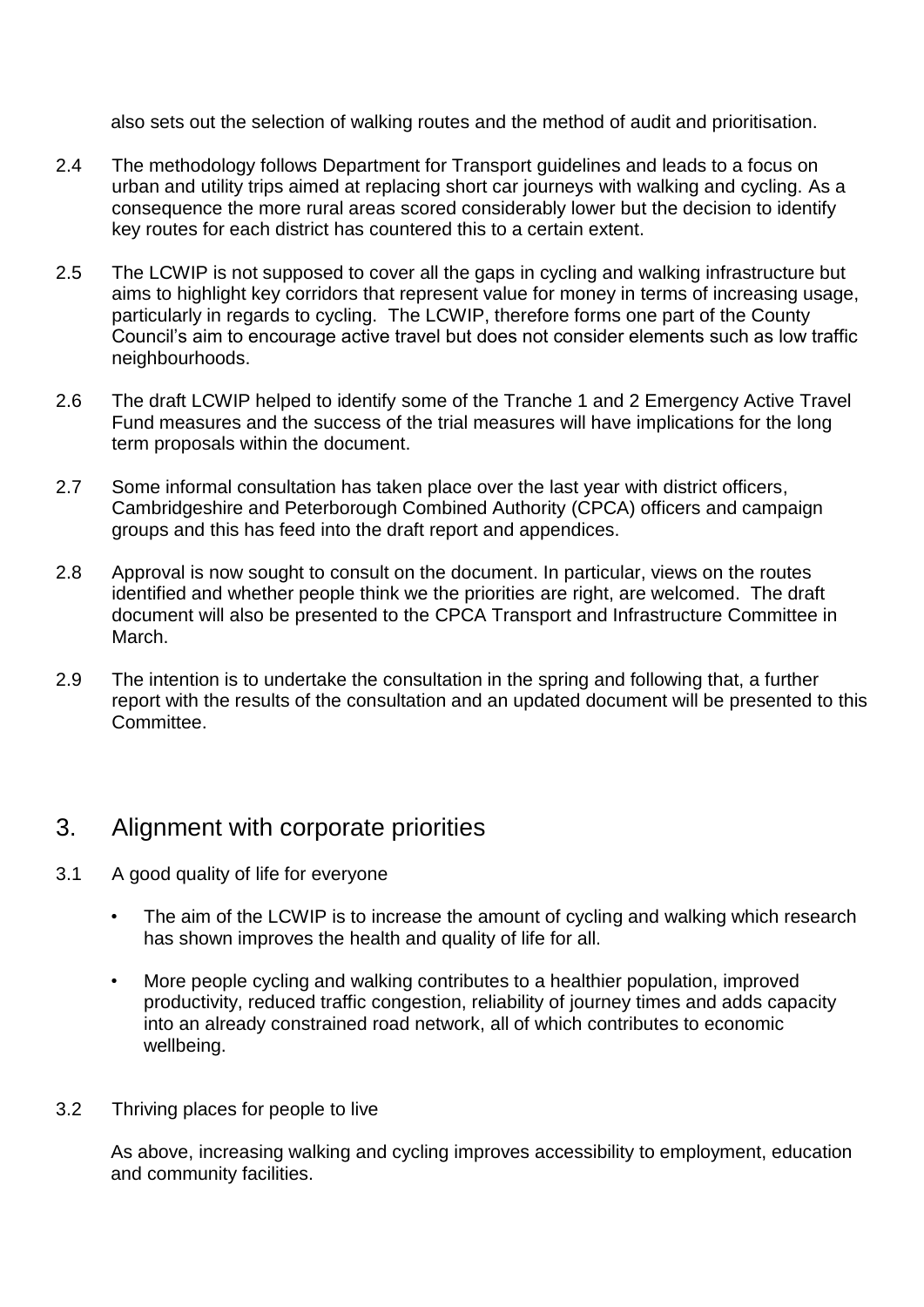3.3 The best start for Cambridgeshire's children

The LCWIP prioritises cycling and walking routes to school.

- 3.4 Net zero carbon emissions for Cambridgeshire by 2050
	- The aim of the LCWIP is to replace short car journeys with walking and cycling by identifying key corridors to improve in order to encourage active travel.
	- The LCWIP identifies infrastructure improvements to facilitate an increase in cycling and walking and so works towards this target.

#### 4. Significant Implications

4.1 Resource Implications

There are no significant implications within this category.

4.2 Procurement/Contractual/Council Contract Procedure Rules Implications

There are no significant implications within this category

4.3 Statutory, Legal and Risk Implications

There are no significant implications within this category

- 4.4 Equality and Diversity Implications Consultation will be as inclusive as possible.
- 4.5 Engagement and Communications Implications

Some informal consultation has taken place and this report seeks approval to undertake a public consultation with members, stakeholders and the general public.

4.6 Localism and Local Member Involvement

Consultation will be undertaken with members at a Parish, District and County level.

4.7 Public Health Implications

The LCWIP is a method by which funding can be sought for improvements to the walking and cycling network for all of the County districts in order to increase physical activity and therefore support the County's Health and Wellbeing Strategy aims of encouraging healthy lifestyles and behaviours and creating a sustainable environment.